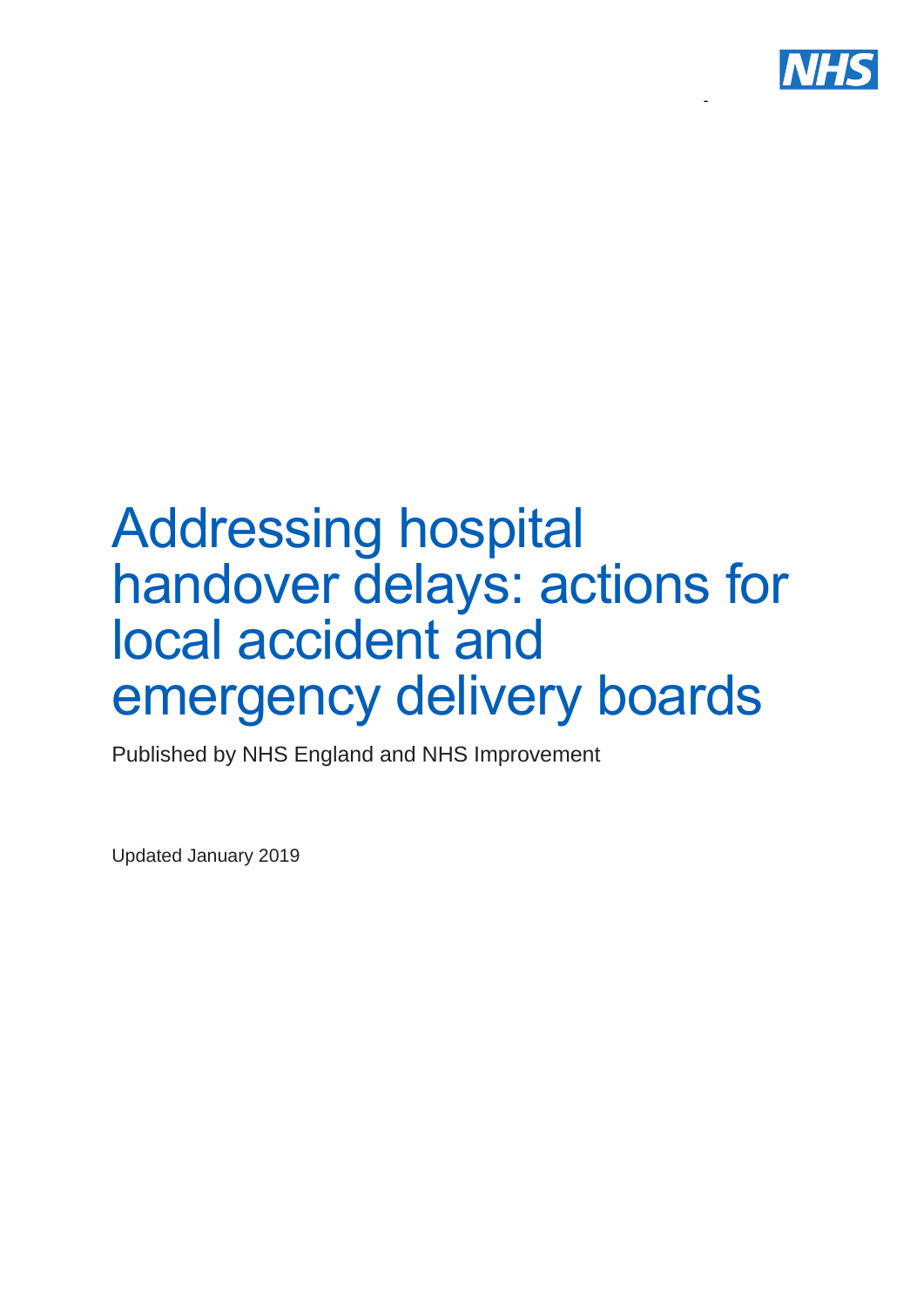### **Contents**

| Actions to be taken now and embedded as part of normal working |
|----------------------------------------------------------------|
| Actions to be taken when ambulances are predicted to queue or  |
|                                                                |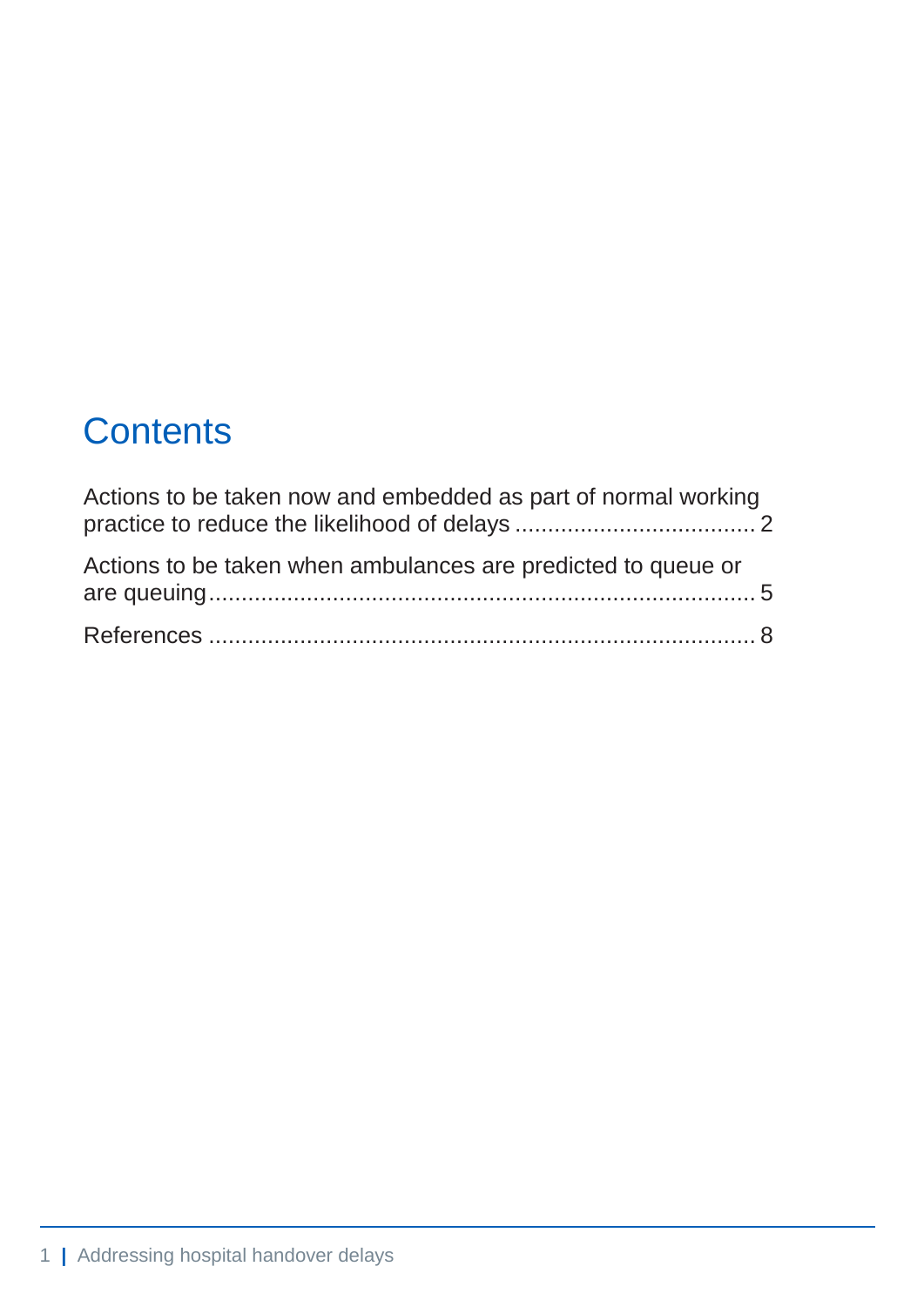## <span id="page-2-0"></span>Actions to be taken now and embedded as part of normal working practice to reduce the likelihood of delays

To reduce the likelihood and impact of hospital handover delays, local A&E delivery boards should ensure that:

### Acute trusts and ambulance trusts

- 1. Must appoint a senior lead, directly accountable to the trust board, to oversee the development and implementation of clinical handover protocols for acute departments. These protocols should have a focus on patient safety and hence the need to minimise delays to assessment and treatment.
- 2. Must avoid the use of ambulance trolleys and ambulance staff to queue patients in a corridor or other areas of the ED or admissions unit, including ambulance triage areas where these are used. Patients should be transferred to a hospital trolley on arrival and hospital staff allocated to provide safe care to these patients.
- 3. Must avoid the use of ambulance trolleys for patients who are 'fit to sit', and should move them to a chair if appropriate. This can expedite investigations and facilitates discharge assessments. Such an approach assists greatly the use of ambulatory care pathways and reduces the demand on trolley/cubicle spaces. Hospital staff, including handover staff, and ambulance staff should be made aware of the fit-to-sit guidance and a clinical champion appointed to see that this is being implemented.
- 4. Must book patients onto the hospital patient administration system (PAS) or ED PAS when the patient first arrives in the department.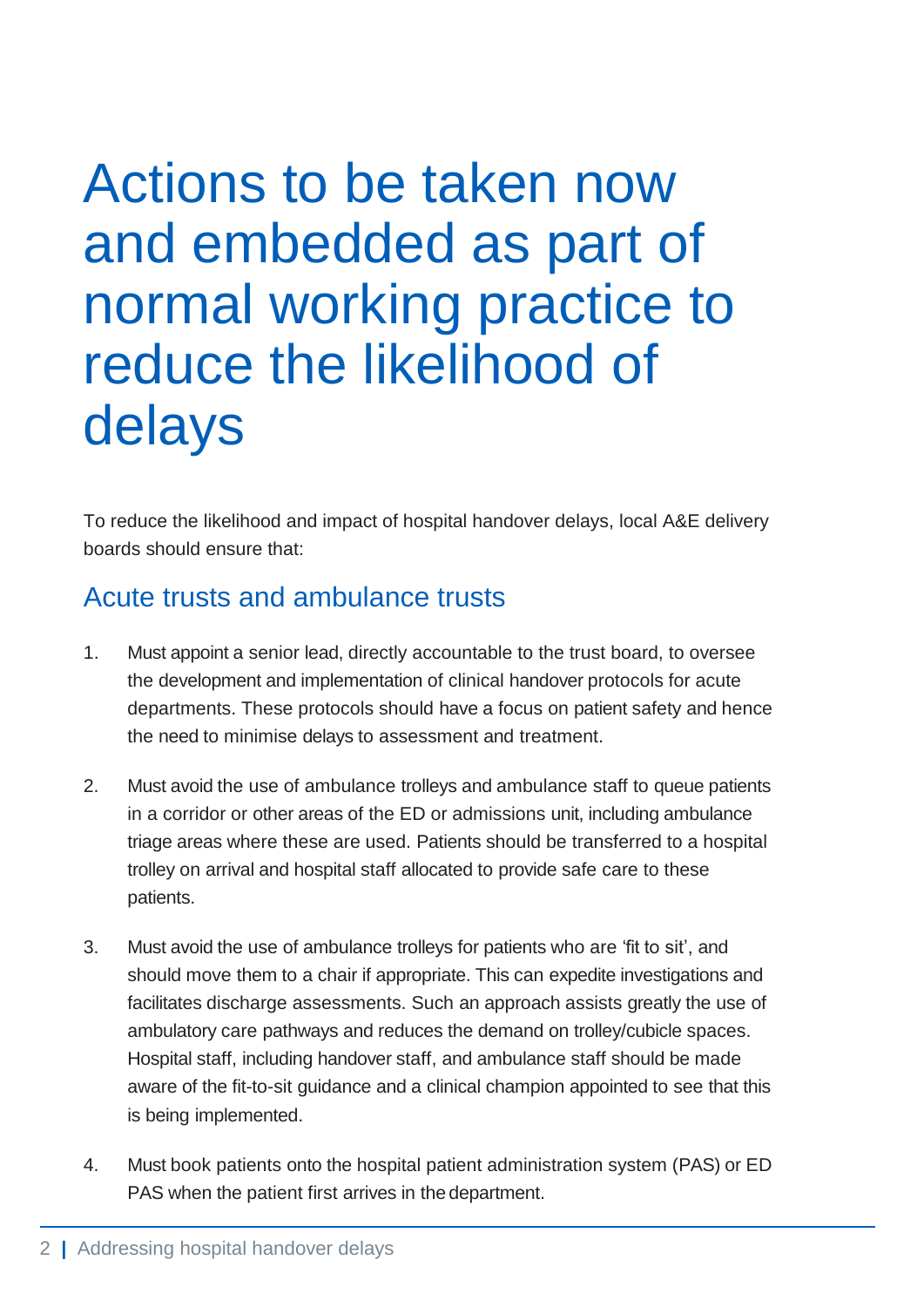- 5. Must ensure that handover standards are applied consistently where patients are transferred directly to admissions units and other clinical departments.
- 6. Must have an agreed protocol for the timely escalation of handover delays with established warning and trigger responses. This should include a clear policy to manage waiting ambulances safely with regular risk assessments and required actions to deliver a safe waiting environment for patients. For local adoption, please see the East of England [Ambulance Service's](https://improvement.nhs.uk/resources/addressing-ambulance-handover-delays-actions-for-local-ae-delivery-boards/) protocol.
- 7. At no time should a patient be kept in an ambulance outside a hospital.

### **Commissioners**

- 8. Must facilitate ambulance services and acute hospitals working together and with partner organisations at STP level to agree effective escalation procedures and interventions for periods of high demand, and agree trigger and response mechanisms. HAS screen information may be a useful source for local monitoring and escalation.
- 9. Should ensure that they fully understand where high demand increases are being generated, and take appropriate action to assist in reducing demand growth – for example high 111 referral rates to 999, high volume frequent users and other sources of demand resulting from alternative access to services.
- 10. Must ensure ambulance services have in place regional capacity management systems to be enacted when queues develop. These should provide information to hospitals and ambulance services to know capacity in real time and include processes for diverting patients at times of significant pressure. This allows clinicians and managers to make better informed decisions about patient care and use of alternative carepathways.
- 11. Should improve general practice input to care homes to reduce unnecessary conveyance and implement care home navigators as a matter of urgency. These should be provided 24/7 or over extended hours whereverpossible.
- 12. Must ensure that there are a wide range of referral options within the community that 999 and the Clinical Assessment Service (CAS) supporting NHS 111 can use as an alternative to the ED. This could include frailty services, ambulatory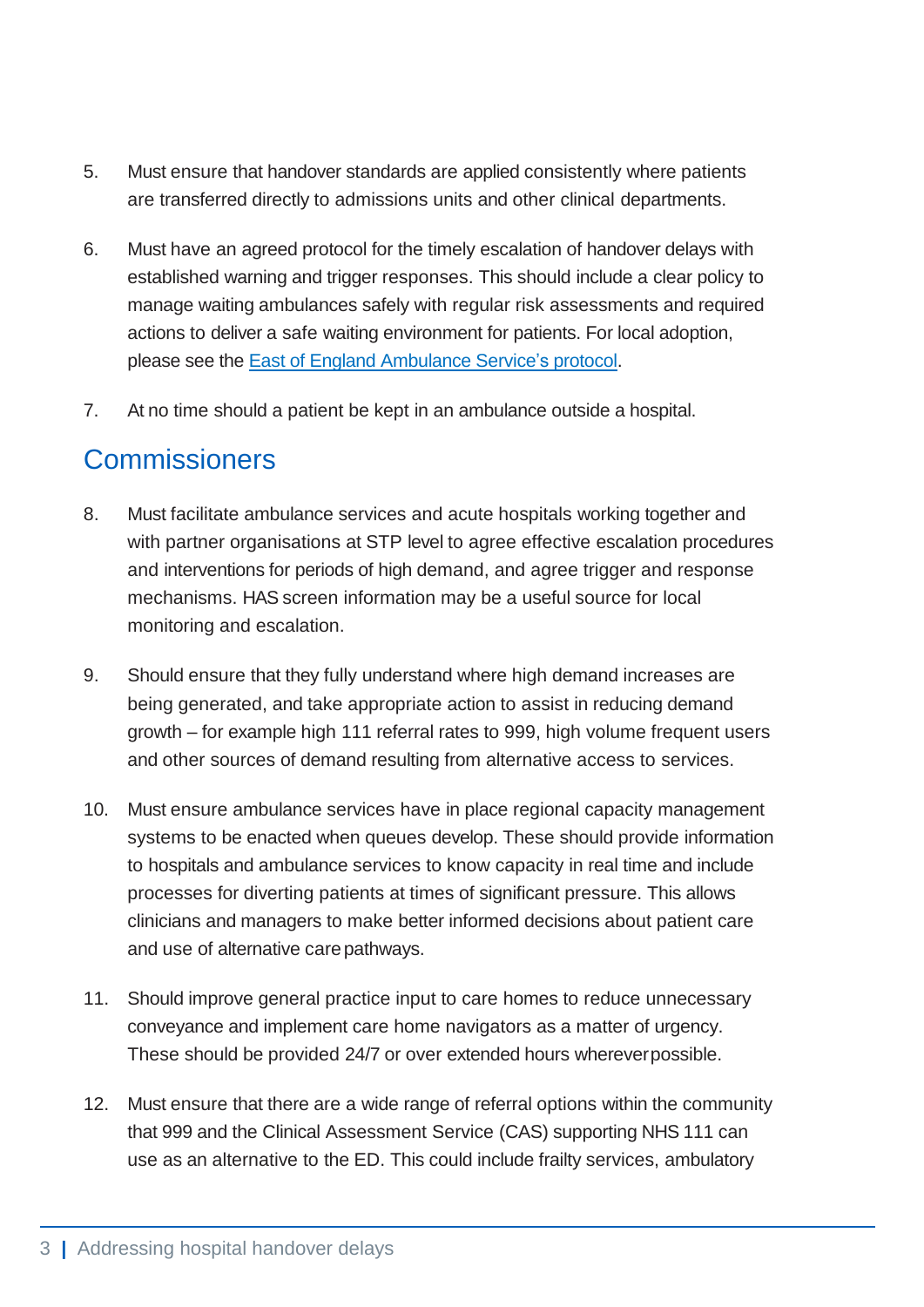emergency care services, falls services and urgent treatment services. These should be provided 24/7 or over extended hours wherever possible.

### GP practices

- 13. Must ensure prompt telephone access for ambulance crews to contact a patient's own GP surgery before deciding whether to convey, as access to advanced care and end-of-life plans, advice or urgent GP review may avoid the need for conveyance and hospital attendance/admission or enable direct referral to the medical or surgical take teams.
- 14. Should take measures to avoid referred patients arriving in surges as a result of all domiciliary visits, and thus conveyance requests, taking place after morning surgeries. This severely inhibits the ability of ambulance services to convey these patients in a timely manner and practices should have plans in place to run visits throughout the morning, as opposed to batching them.
- 15. Clinical commissioning groups (CCGs) and GPs should work together with the CCG being responsible for overseeing the daily schedule of GP visits from all surgeries to ensure that large numbers of ambulances do not arrive together.

### Community services

16. Should have rapid response teams to see patients in their own homes. Best practice is for teams to reach patients within 60 minutes of a request, and never longer than two hours.

### Ambulance services

- 17. Should implement electronic patient handovers. These must be available to ED staff within 15 minutes of arrival.
- 18. Must share predicted activity levels with Acute Trusts on an hourly and daily basis to trigger effective escalation when demand increases.
- 19. Must put in place measures to enable safe reduction of conveyance to the ED, as set out in the 2017-19 CQUIN.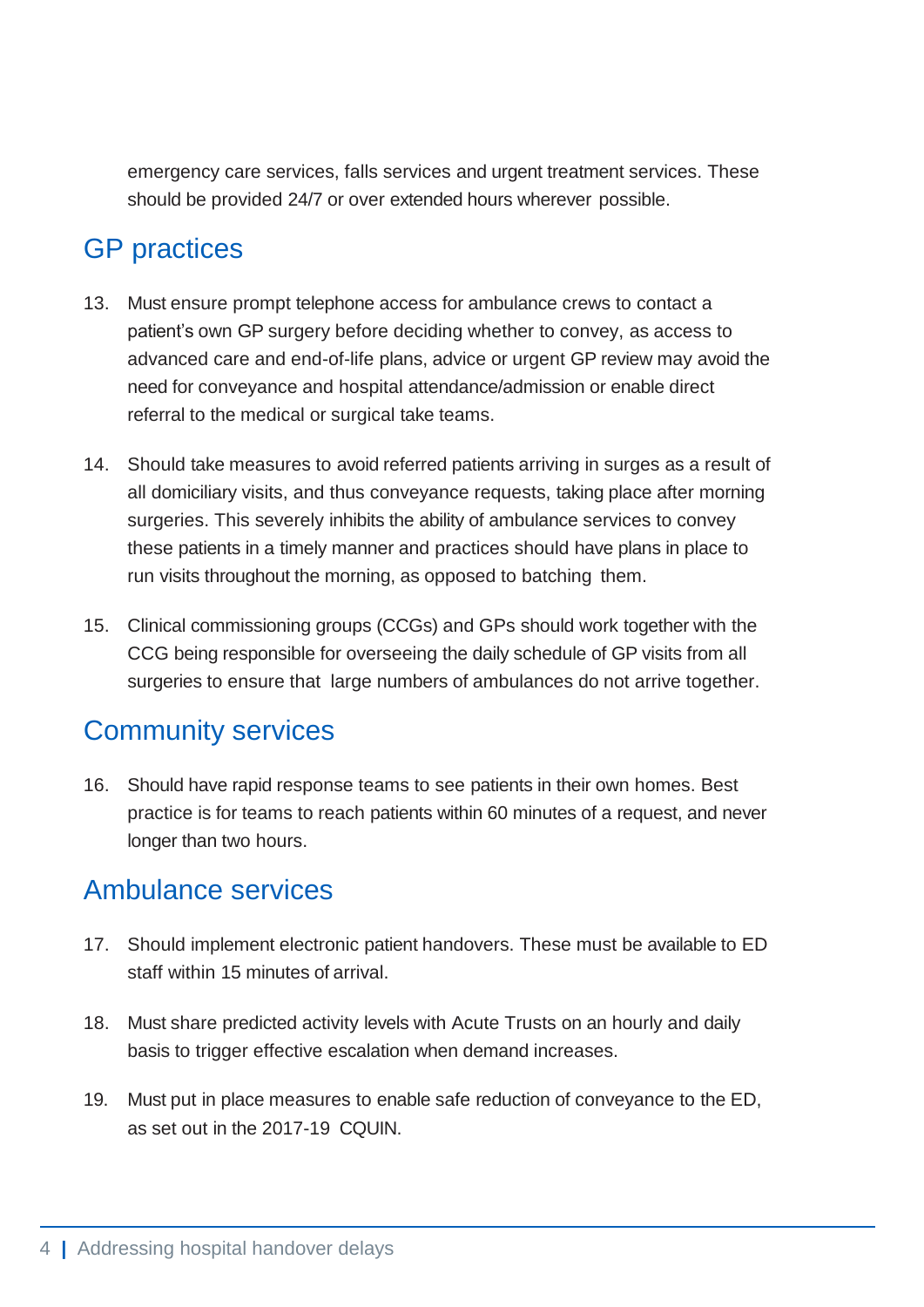# <span id="page-5-0"></span>Actions to be taken when ambulances are predicted to queue or are queuing

### Ambulance trusts

- 1. Should escalate all handovers exceeding one hour to the on-call executive director of the responsible acute hospital trust and CCG director on call.
- 2. Should consider the range of vehicles in their fleet to convey patients to the emergency department, but only where it is safe and appropriate to do so.
- 3. Reassess clinically appropriate alternative options to ED transfer.

#### Acute trusts

- 4. Must enact a handover escalation protocol where time to handover is exceeding 30 minutes (for local adoption, please see the [East of England Ambulance](https://improvement.nhs.uk/resources/addressing-ambulance-handover-delays-actions-for-local-ae-delivery-boards/)  [Service's protocol\)](https://improvement.nhs.uk/resources/addressing-ambulance-handover-delays-actions-for-local-ae-delivery-boards/). This should include contacting the on-call hospital director so that immediate action can be taken to release ambulance resources. Where time to handover is exceeding 60 minutes, the on-call CCG director and on-call NHS England director must be contacted and those individuals should put in place whole-system local escalation processes to release ambulance resources. Over winter the regional winter on-call director should also be informed 24/7.
- 5. Must not place restrictions on ambulances in order to limit or regulate access to the ED or the handover of patients arriving by ambulance.
- 6. Should report ambulance handover delays at site-wide bed meetings to ensure that there is a whole-system response when required.
- 7. Must ensure that all patients handed over from the ambulance service are managed in a clinical space that reflects their acuity as assessed by prompt clinical triage.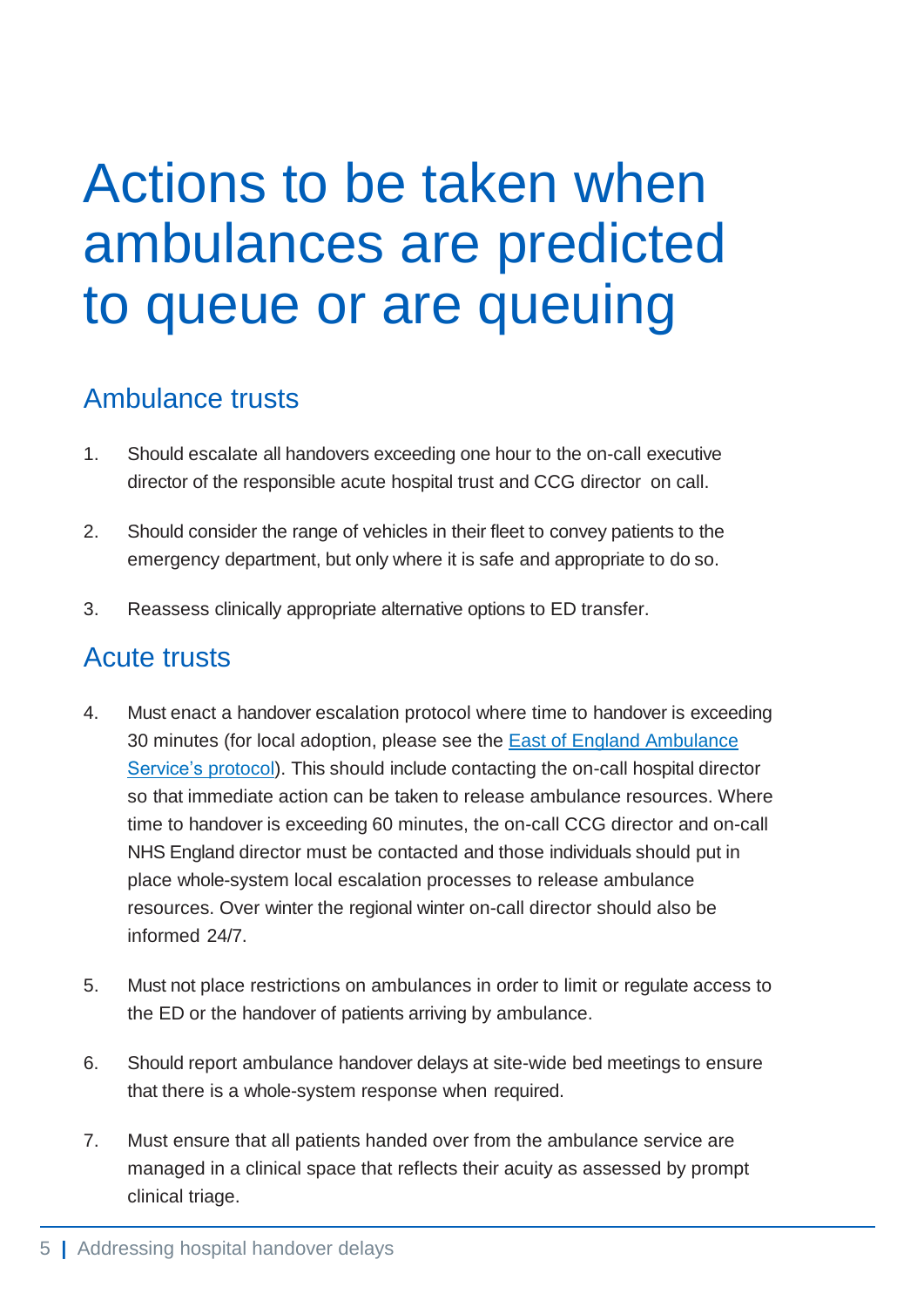- 8. To avoid corridor care, in some sites and at particular times ED patients who have completed their ED assessment and initial treatment will need to be moved to a pre-admission area while waiting for a ward bed. Patients in this pre-admission cohort must:
	- a. be accommodated in an environment with appropriate equipment and facilities to maintain their privacy, dignity and safety at all times
	- b. receive regular review
	- c. escalation plans should include how the extra nursing staff required to safely staff such a pre-admission cohort area will be provided.
- 9. Whenever it is still not possible to off-load ambulance arrivals into an appropriate ED area and patients therefore remain in a corridor, the following steps must be followed:
	- i. These patients must be assessed and prioritised according to acuity not arrival time.
	- ii. Additional trust staff must attend to oversee the care of these patients, thereby releasing paramedic crew for frontline duty.
	- iii. Each patient must benefit from application of the ED safety checklist.
	- iv. An incident form should be completed.
	- v. Weekly review of such incidents should inform the necessary steps to increase ED staffing/clinical space and/or the capacity of the preadmission cohort area.
- 10. Must put in place a clear process for reporting significant clinical concerns by staff and carers.
- 11. Must ensure that where normal processes are delayed the effects of such delays are mitigated by pre-emptive interventions (where appropriate) and investigations such as blood tests, ECGs, X-rays and CT scanning.
- 12. Must raise a Serious Incident for all incidents where a handover longer than 60 minutes has occurred.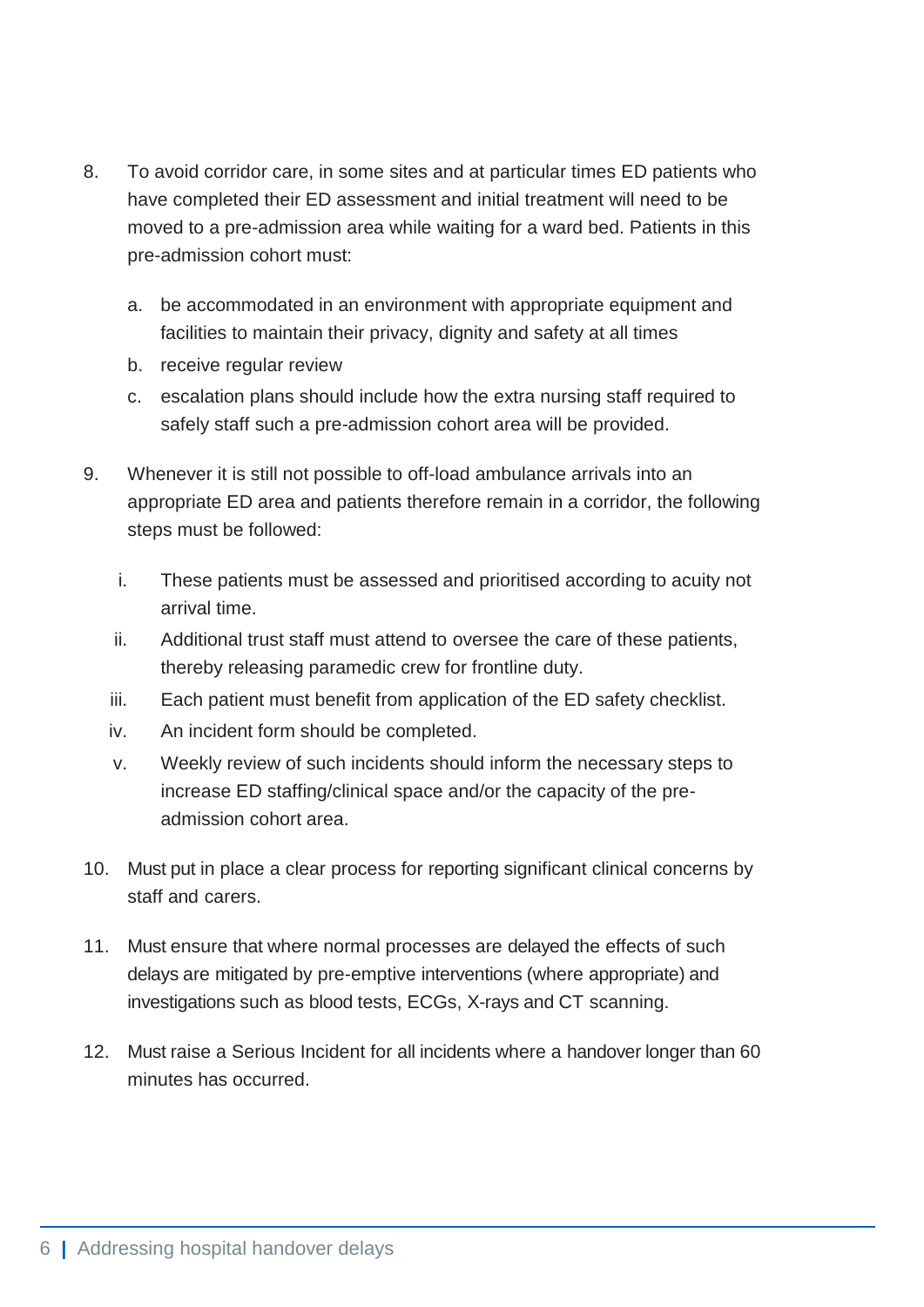### Emergency department staff

- 14. Should assess the 'pre-alert' patient information provided by paramedics regarding acute severe injury or illness so they can anticipate resource utilisation.
- 15. Should undertake regular reviews whenever at or near full capacity. A serious handover problem is sufficient reason for escalation of the issue to senior managers and executive officers.
- 16. Ensure prompt referral for inpatient care as soon as it becomes clear that admission will be necessary.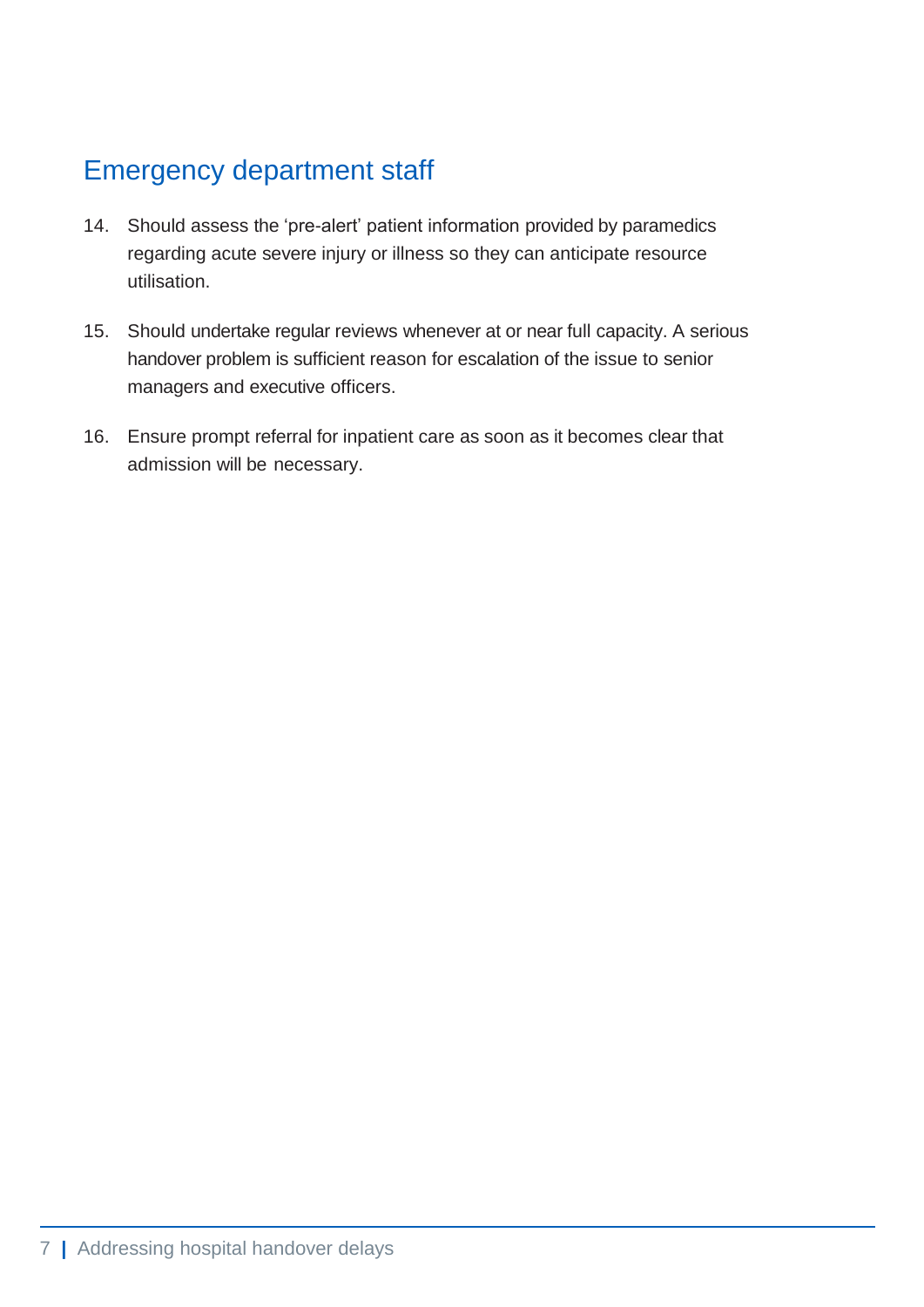# <span id="page-8-0"></span>References

*Zero Tolerance. Making Ambulance delays a thing of the past*. NHS Confederation in association with the Association of Ambulance Chief Executives 2012. [www.nhsconfed.org/~/media/Confederation/Files/Publications/Document](http://www.nhsconfed.org/~/media/Confederation/Files/Publications/Document) [s/Zero\\_tolerance061212.pdf](http://www.nhsconfed.org/~/media/Confederation/Files/Publications/Documents/Zero_tolerance061212.pdf)

Reducing patient handover delays from ambulances to hospitals, Department of Health 2012.

www.gov.uk[/](https://www.gov.uk/government/uploads/system/uploads/attachment_data/file/126787/Ambulance-handover-delays-19062012-gw-17718.pdf.pdf)government/uploads/system/uploads/attachment\_data/file/ [126787/Ambulance-handover-delays-19062012-gw-17718.pdf.pdf](https://www.gov.uk/government/uploads/system/uploads/attachment_data/file/126787/Ambulance-handover-delays-19062012-gw-17718.pdf.pdf)

*Tackling emergency department crowding*, Royal College of Emergency Medicine 2015.

[www.rcem.ac.uk/docs/College%20Guidelines/5z23.%20ED%20crowding%20](http://www.rcem.ac.uk/docs/College%20Guidelines/5z23.%20ED%20crowding%20overview%20and%20toolkit%20(Dec%202015).pdf) [overview%20and%20toolkit%20\(Dec%202015\).pdf](http://www.rcem.ac.uk/docs/College%20Guidelines/5z23.%20ED%20crowding%20overview%20and%20toolkit%20(Dec%202015).pdf)

*Quick guide: clinical input into care homes*, NHS England 2016. www.nhs.uk/NHSEngland/keogh-review/Documents/quick-guides/Quick- [Guide](http://www.nhs.uk/NHSEngland/keogh-review/Documents/quick-guides/Quick-Guide-clinical-input-to-care-homes.pdf)[clinical-input-to-care-homes.pdf](http://www.nhs.uk/NHSEngland/keogh-review/Documents/quick-guides/Quick-Guide-clinical-input-to-care-homes.pdf)

*Patient flow guidance*, NHS Improvement 2017.

[https://improvement.nhs.uk/resources/good-practice-guide-focus-on-](https://improvement.nhs.uk/resources/good-practice-guide-focus-on-%20improving-patient-flow/) improving[patient-flow/](https://improvement.nhs.uk/resources/good-practice-guide-focus-on-%20improving-patient-flow/)

2017/19 CQUIN.

[https://www.england.nhs.uk/nhs-standard-](https://www.england.nhs.uk/nhs-standard-contract/cquin/cquin-17-19/) [contract/cquin/cquin-17-19/](https://www.england.nhs.uk/nhs-standard-contract/cquin/cquin-17-19/)

*Ambulance handover: tactical advice to hospitals and ambulance services*, NHS Improvement 2017.

[https://improvement.nhs.uk/uploads/documents/ECIP\\_Reducing\\_Ambulance\\_](https://improvement.nhs.uk/uploads/documents/ECIP_Reducing_Ambulance_Handover_Delays_March_2017.pdf) [Handover\\_Delays\\_March\\_2017.pdf](https://improvement.nhs.uk/uploads/documents/ECIP_Reducing_Ambulance_Handover_Delays_March_2017.pdf)

*Are your patients fit to sit?* NHS Improvement 2017. [https://improvement.nhs.uk/resources/are-your-patients-](https://improvement.nhs.uk/resources/are-your-patients-%20fit-sit) fit-sit